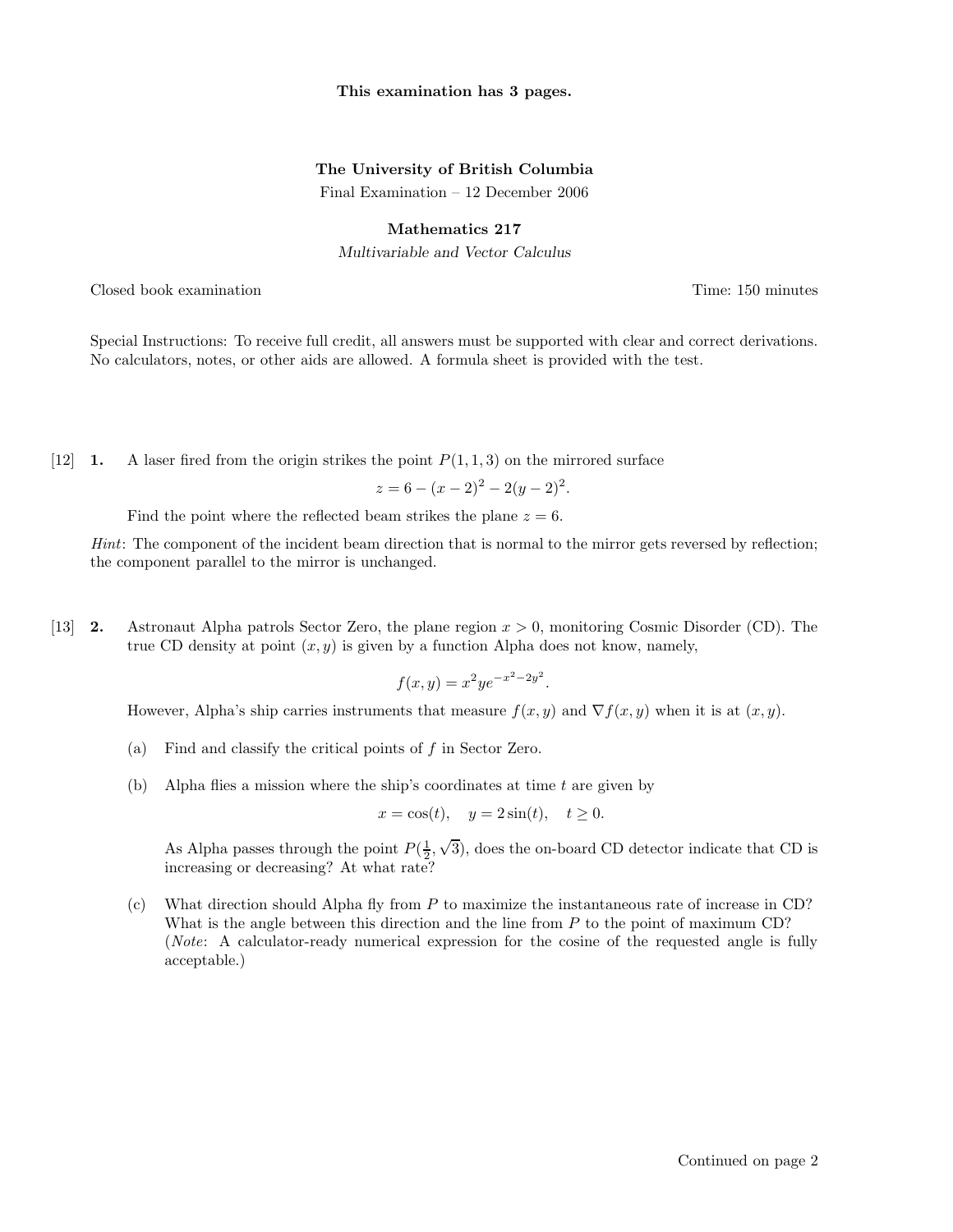12 December 2006 Mathematics 217 Page 2 of 3 pages

- [13] **3.** Given  $a > 0$ , consider the triangle D whose vertices are  $(0, 0)$ ,  $(0, a)$ ,  $(2a, a)$ . Define a surface S by  $z = 1 + 3x + 2y^2$ .
	- (a) Find the plane tangent to S at the point where  $x = a$  and  $y = a$ .
	- (b) Find the area of the part of the tangent plane that lies above D. Call this area  $\beta(a)$ .
	- (c) Find the area of the part of the surface S that lies above D. Call this area  $\gamma(a)$ .
	- (d) [OPTIONAL BONUS QUESTION] Prove:  $a\rightarrow 0^+$  $\gamma(a)$  $\frac{f(a)}{\beta(a)} = 1.$

[12] **4.** Evaluate 
$$
I = \int_0^9 \int_0^{\sqrt{y}} y e^{27x - x^3} dx dy + \int_9^{18} \int_0^{\sqrt{18 - y}} y e^{27x - x^3} dx dy.
$$

[13] **5.** Let C denote the closed loop in which the cylinder  $x^2 + y^2 = 2ax$  meets the plane  $z = y$ . Given  $\mathbf{F} = y^2 \mathbf{i} + \tan^{-1} z \mathbf{j} + (1 + x^2) \mathbf{k}, \quad a > 0,$ 

find the work done by  $\bf{F}$  acting around C. Orient C counterclockwise when viewed from above.

[12] **6.** Let 
$$
\mathbf{F}(x, y, z) = (y^2 \cos z) \mathbf{i} + (-xy^2 \sin z) \mathbf{k}
$$
.

- (a) Prove that  $\bf{F}$  is not conservative.
- (b) Find a scalar field  $Q = Q(x, y, z)$  such that **G** is conservative, where

$$
\mathbf{G}(x, y, z) = \mathbf{F}(x, y, z) + Q(x, y, z)\mathbf{j}.
$$

(c) Find  $W =$ Z  $\mathbf{F} \bullet d\mathbf{r}$ , given C:  $x = \cos t$ ,  $y = \sin t$ ,  $z = t$ ,  $0 \le t \le \pi/2$ .

[13] 7. Evaluate the flux  $I =$  $\int_S \mathbf{F} \bullet d\mathbf{S}$  in each of the situations below.

> (a) S is the boundary surface for the solid cylinder  $E = \{(x, y, z) : x^2 + y^2 \le a^2, 0 \le z \le H\}$ , and  $\mathbf{F}(x, y, z) = \langle -yz e^{xyz}, xze^{xyz}, xy^2 e^z + z^2 \rangle.$

(b)  $S = \{(x, y, z) : 0 \le z = 9 - x^2 - y^2\}$  and  $\mathbf{F} = \langle xy, yz, xz \rangle$ . (Use upward orientation on S.)

(c) *S* is the two-part surface with bottom 
$$
z = \sqrt{x^2 + y^2}
$$
 and top  $z = \sqrt{a^2 - x^2 - y^2}$ , and  
\n
$$
\mathbf{F} = \langle xy^2, yz^2, zx^2 \rangle.
$$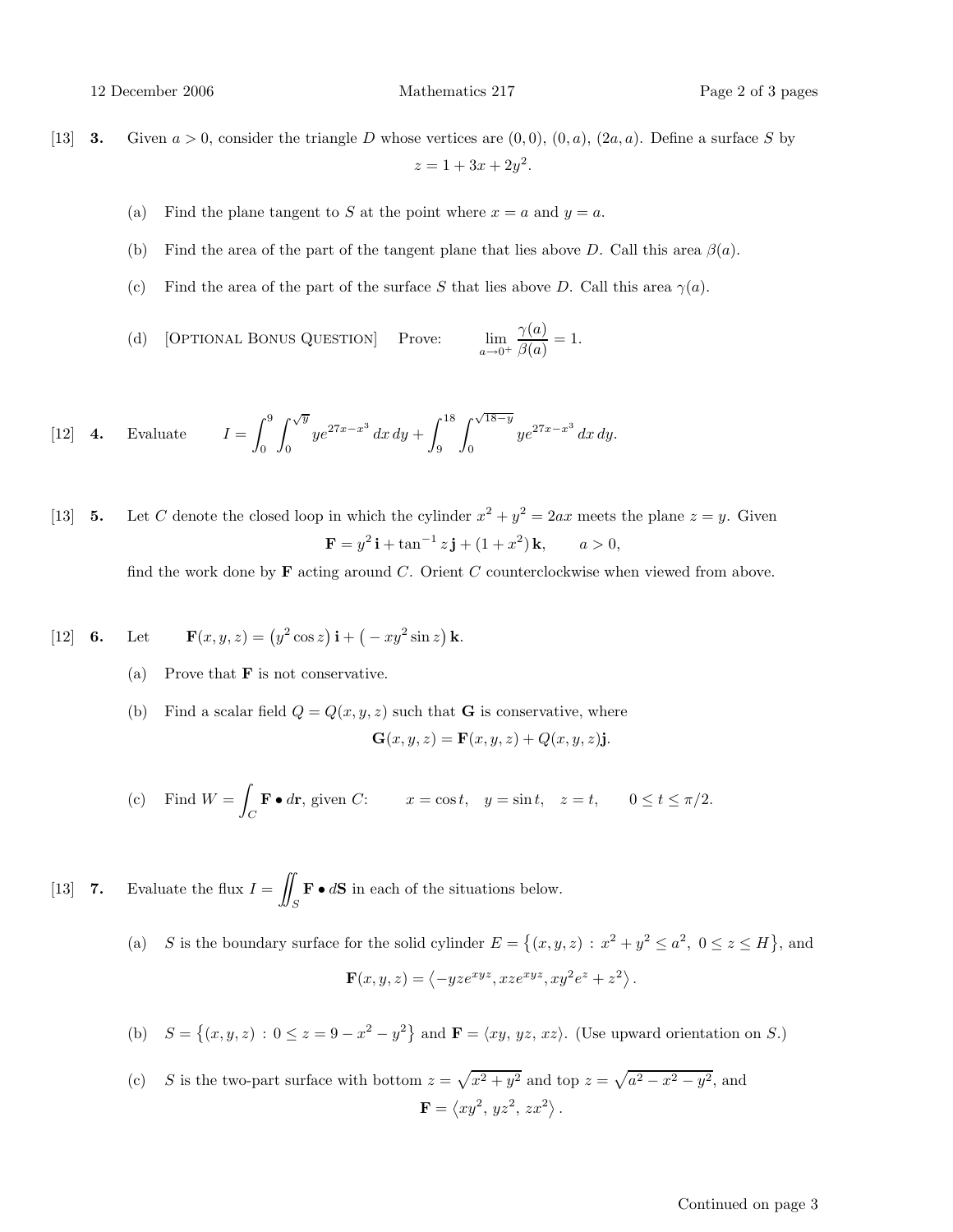#### 12 December 2006 Mathematics 217 Page 3 of 3 pages

[12] **8.** Suppose the following equations parametrize a smooth closed curve C in the plane  $z = H$ :

$$
x = f(u), \quad y = g(u), \quad z = H, \qquad a \le u \le b.
$$

Assume that  $H > 0$ , and that the parametrization gives a counterclockwise direction of motion around  $C$  when viewed from above. Let  $D$  denote the plane region enclosed by the curve  $C$ .

- (a) Write a single integral with respect to u that returns the area of  $D$ . Call this area  $A$ .
- (b) Let S denote the surface generated by all line segments joining the origin to a point on the curve C. Parametrize S.
- (c) Prove that the flux of  $\mathbf{F}(x, y, z) = w(x, y, z)(x\mathbf{i} + y\mathbf{j} + z\mathbf{k})$  across S equals zero for every smooth scalar field w.
- (d) Let E denote the solid enclosed by the plane region D and the surface S; write  $V = Vol(E)$ . Prove:

$$
V = \frac{1}{3}AH.
$$

[*Hint*: Find a way to use the vector field in part (c) with  $w(x, y, z) = 1$ .]

[100] Total Marks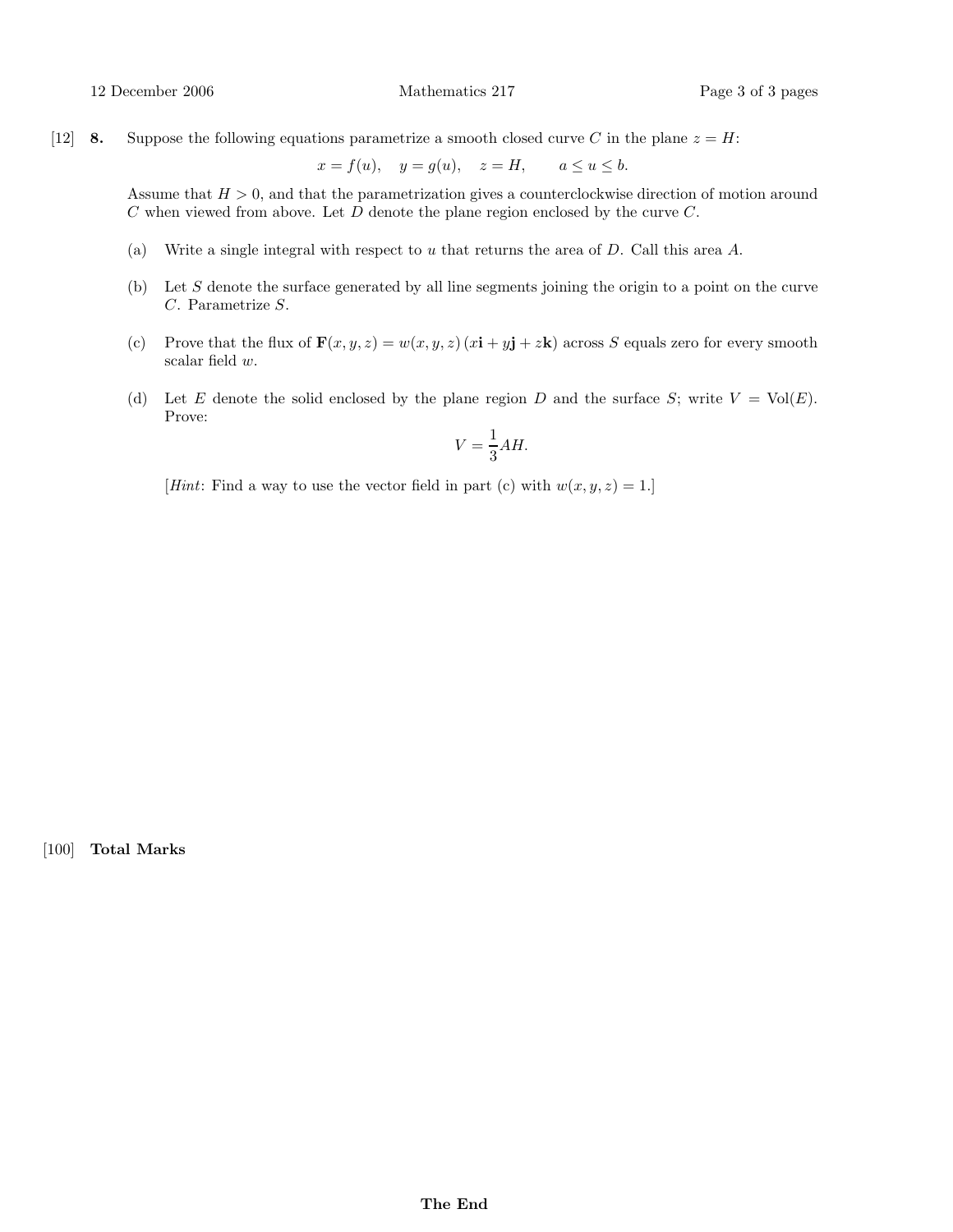# MATH 217 FORMULAS FOR FINAL EXAMINATION, 12 DECEMBER 2006

| <b>VECTOR IDENTITIES</b>                                                                                                                                                                                                                                                                                                                                                                                                                                                                                                                                |                                                                                                                                                                                                               |                                                                                                                                                                                                                  |                                                                                                                |                                                                                                                                                                                                                                                                                                                                    |  |
|---------------------------------------------------------------------------------------------------------------------------------------------------------------------------------------------------------------------------------------------------------------------------------------------------------------------------------------------------------------------------------------------------------------------------------------------------------------------------------------------------------------------------------------------------------|---------------------------------------------------------------------------------------------------------------------------------------------------------------------------------------------------------------|------------------------------------------------------------------------------------------------------------------------------------------------------------------------------------------------------------------|----------------------------------------------------------------------------------------------------------------|------------------------------------------------------------------------------------------------------------------------------------------------------------------------------------------------------------------------------------------------------------------------------------------------------------------------------------|--|
| For ${\bf u} = u_1{\bf i} + u_2{\bf j} + u_3{\bf k}$ , ${\bf v} = v_1{\bf i} + v_2{\bf j} + v_3{\bf k}$ , ${\bf w} = w_1{\bf i} + w_2{\bf j} + w_3{\bf k}$ ,                                                                                                                                                                                                                                                                                                                                                                                            |                                                                                                                                                                                                               |                                                                                                                                                                                                                  |                                                                                                                |                                                                                                                                                                                                                                                                                                                                    |  |
| $\mathbf{u} \bullet \mathbf{v} = u_1 v_1 + u_2 v_2 + u_3 v_3 =  \mathbf{u}   \mathbf{v}  \cos(\theta), \quad 0 \le \theta \le \pi$                                                                                                                                                                                                                                                                                                                                                                                                                      |                                                                                                                                                                                                               |                                                                                                                                                                                                                  |                                                                                                                | $\mathbf{u} \times \mathbf{v} = \begin{vmatrix} \mathbf{i} & \mathbf{j} & \mathbf{k} \\ u_1 & u_2 & u_3 \\ v_1 & v_2 & v_3 \end{vmatrix} = (u_2v_3 - u_3v_2)\mathbf{i} + (u_3v_1 - u_1v_3)\mathbf{j} + (u_1v_2 - u_2v_1)\mathbf{k}$                                                                                                |  |
| Length of <b>u</b> : $ \mathbf{u}  = \sqrt{\mathbf{u} \cdot \mathbf{u}} = \sqrt{u_1^2 + u_2^2 + u_3^2}$                                                                                                                                                                                                                                                                                                                                                                                                                                                 |                                                                                                                                                                                                               | Angle between <b>u</b> and <b>v</b> : $\theta = \cos^{-1}\left(\frac{\mathbf{u} \cdot \mathbf{v}}{ \mathbf{u}  \mathbf{v} }\right), \quad 0 \le \theta \le \pi$                                                  |                                                                                                                |                                                                                                                                                                                                                                                                                                                                    |  |
| Triple product identities:                                                                                                                                                                                                                                                                                                                                                                                                                                                                                                                              | $\mathbf{u} \bullet (\mathbf{v} \times \mathbf{w}) = \mathbf{v} \bullet (\mathbf{w} \times \mathbf{u}) = \mathbf{w} \bullet (\mathbf{u} \times \mathbf{v})$                                                   |                                                                                                                                                                                                                  |                                                                                                                | $\mathbf{u} \times (\mathbf{v} \times \mathbf{w}) = (\mathbf{u} \cdot \mathbf{w})\mathbf{v} - (\mathbf{u} \cdot \mathbf{v})\mathbf{w}$                                                                                                                                                                                             |  |
| DISTANCES AND PROJECTIONS                                                                                                                                                                                                                                                                                                                                                                                                                                                                                                                               |                                                                                                                                                                                                               |                                                                                                                                                                                                                  |                                                                                                                |                                                                                                                                                                                                                                                                                                                                    |  |
| Point $(x_0, y_0, z_0)$ to plane $Ax + By + Cz = D$ : $s = \frac{ Ax_0 + By_0 + Cz_0 - D }{\sqrt{A^2 + B^2 + C^2}}$                                                                                                                                                                                                                                                                                                                                                                                                                                     |                                                                                                                                                                                                               |                                                                                                                                                                                                                  | $\mathbf{F} = \mathbf{proj}_{\mathbf{u}}(\mathbf{F}) + \mathbf{orth}_{\mathbf{u}}(\mathbf{F})$                 |                                                                                                                                                                                                                                                                                                                                    |  |
| Point $\mathbf{r}_0 = (x_0, y_0, z_0)$ to line $\mathbf{r} = \mathbf{r}_1 + t\mathbf{v}$ :                                                                                                                                                                                                                                                                                                                                                                                                                                                              | $s = \frac{ (\mathbf{r}_0 - \mathbf{r}_1) \times \mathbf{v} }{ \mathbf{v} }$                                                                                                                                  |                                                                                                                                                                                                                  | $proj_u(\mathbf{F}) = \left(\frac{\mathbf{F} \cdot \mathbf{u}}{\mathbf{u} \cdot \mathbf{u}}\right) \mathbf{u}$ |                                                                                                                                                                                                                                                                                                                                    |  |
| Line $\mathbf{r} = \mathbf{r}_1 + t\mathbf{v}_1$ to line $\mathbf{r} = \mathbf{r}_2 + t\mathbf{v}_2$ :                                                                                                                                                                                                                                                                                                                                                                                                                                                  | $s = \frac{\left  (\mathbf{r}_2 - \mathbf{r}_1) \bullet (\mathbf{v}_1 \times \mathbf{v}_2) \right }{\left  \mathbf{v}_1 \times \mathbf{v}_2 \right }$                                                         |                                                                                                                                                                                                                  |                                                                                                                | $\operatorname{orth}_{\mathbf{u}}(\mathbf{F}) = \mathbf{F} - \operatorname{proj}_{\mathbf{u}}(\mathbf{F}) = \frac{(\mathbf{u} \bullet \mathbf{u})\mathbf{F} - (\mathbf{F} \bullet \mathbf{u})\mathbf{u}}{\mathbf{u} \bullet \mathbf{u}}$                                                                                           |  |
| VECTOR-VALUED FUNCTIONS OF ONE VARIABLE                                                                                                                                                                                                                                                                                                                                                                                                                                                                                                                 |                                                                                                                                                                                                               |                                                                                                                                                                                                                  |                                                                                                                |                                                                                                                                                                                                                                                                                                                                    |  |
| $\frac{d}{dt}(\lambda(t)\mathbf{u}(t)) = \lambda'(t)\mathbf{u}(t) + \lambda(t)\mathbf{u}'(t)$                                                                                                                                                                                                                                                                                                                                                                                                                                                           |                                                                                                                                                                                                               |                                                                                                                                                                                                                  |                                                                                                                | $\frac{d}{dt}(\mathbf{u}(t)\bullet\mathbf{v}(t))=\mathbf{u}'(t)\bullet\mathbf{v}(t)+\mathbf{u}(t)\bullet\mathbf{v}'(t) \qquad \frac{d}{dt}(\mathbf{u}(t)\times\mathbf{v}(t))=\mathbf{u}'(t)\times\mathbf{v}(t)+\mathbf{u}(t)\times\mathbf{v}'(t)$                                                                                  |  |
| $\frac{d}{dt}(\mathbf{u}(\lambda(t))) = \lambda'(t)\mathbf{u}'(\lambda(t))$                                                                                                                                                                                                                                                                                                                                                                                                                                                                             | $\frac{d}{dt} \mathbf{u}(t)  = \frac{\mathbf{u}(t) \bullet \mathbf{u}'(t)}{ \mathbf{u}(t) }, \quad \mathbf{u}(t) \neq \mathbf{0}$                                                                             |                                                                                                                                                                                                                  |                                                                                                                |                                                                                                                                                                                                                                                                                                                                    |  |
| Position $\mathbf{r} = \mathbf{r}(t)$ gives velocity $\mathbf{v}(t) = \mathbf{r}'(t)$ , speed $v(t) =  \mathbf{v}(t) $ , acceleration $\mathbf{a}(t) = \mathbf{v}'(t) = \mathbf{r}''(t) = \left(\frac{dv}{dt}\right)\hat{\mathbf{T}} + \frac{v^2}{\rho}\hat{\mathbf{N}}$ ; $\hat{\mathbf{T}} = \frac{\mathbf{v}'}{ \mathbf{v} }$                                                                                                                                                                                                                        |                                                                                                                                                                                                               |                                                                                                                                                                                                                  |                                                                                                                |                                                                                                                                                                                                                                                                                                                                    |  |
| $ds = v(t) dt =  \mathbf{v}(t)  dt = \left  \frac{d\mathbf{r}}{dt} \right  dt =  d\mathbf{r}  \qquad dr = \frac{d\mathbf{r}}{dt} dt = \mathbf{v}(t) dt = \left\langle \frac{dx}{dt}, \frac{dy}{dt}, \frac{dz}{dt} \right\rangle dt = \left\langle dx, dy, dz \right\rangle dt$                                                                                                                                                                                                                                                                          |                                                                                                                                                                                                               |                                                                                                                                                                                                                  |                                                                                                                |                                                                                                                                                                                                                                                                                                                                    |  |
| APPROXIMATIONS                                                                                                                                                                                                                                                                                                                                                                                                                                                                                                                                          |                                                                                                                                                                                                               |                                                                                                                                                                                                                  |                                                                                                                |                                                                                                                                                                                                                                                                                                                                    |  |
| Differentiability test for scalar field $f$ at $a$ .                                                                                                                                                                                                                                                                                                                                                                                                                                                                                                    | $0 = \lim_{\mathbf{x} \to \mathbf{a}} \frac{E(\mathbf{x})}{ \mathbf{x} - \mathbf{a} }, \text{ where } E(\mathbf{x}) = f(\mathbf{x}) - f(\mathbf{a}) - \nabla f(\mathbf{a}) \bullet (\mathbf{x} - \mathbf{a})$ |                                                                                                                                                                                                                  |                                                                                                                |                                                                                                                                                                                                                                                                                                                                    |  |
| Tangent Hyperplane for $G(\mathbf{x}) = 0$ at <b>a</b> :                                                                                                                                                                                                                                                                                                                                                                                                                                                                                                | $0 = \nabla G(\mathbf{a}) \bullet (\mathbf{x} - \mathbf{a})$                                                                                                                                                  |                                                                                                                                                                                                                  |                                                                                                                | (a line in $\mathbb{R}^2$ ; a plane in $\mathbb{R}^3$ ; a hyperplane in $\mathbb{R}^n$ )                                                                                                                                                                                                                                           |  |
| Linearization of $f$ around $a$ :                                                                                                                                                                                                                                                                                                                                                                                                                                                                                                                       | $f(\mathbf{x}) \approx L(\mathbf{x})$ for $\mathbf{x} \approx \mathbf{a}$ , where                                                                                                                             |                                                                                                                                                                                                                  |                                                                                                                | $L(\mathbf{x}) = f(\mathbf{a}) + (\mathbf{x} - \mathbf{a}) \bullet \nabla f(\mathbf{a})$                                                                                                                                                                                                                                           |  |
| Differentials (case $\mathbf{x} \in \mathbb{R}^3$ ):                                                                                                                                                                                                                                                                                                                                                                                                                                                                                                    |                                                                                                                                                                                                               |                                                                                                                                                                                                                  |                                                                                                                | $df = \frac{\partial f}{\partial x} dx + \frac{\partial f}{\partial y} dy + \frac{\partial f}{\partial z} dz = \nabla f \bullet d\mathbf{r} \qquad \Delta f \approx \frac{\partial f}{\partial x} \Delta x + \frac{\partial f}{\partial y} \Delta y + \frac{\partial f}{\partial z} \Delta z = \nabla f \bullet \Delta \mathbf{r}$ |  |
| Quadratic Approx, for $(x, y) \in \mathbb{R}^2$ near $(a, b)$ : $f(x, y) \approx Q(x, y) = f(a, b) + f_1(a, b)(x - a) + f_2(a, b)(y - b)$                                                                                                                                                                                                                                                                                                                                                                                                               |                                                                                                                                                                                                               |                                                                                                                                                                                                                  |                                                                                                                |                                                                                                                                                                                                                                                                                                                                    |  |
| $+\frac{1}{2}\Big[f_{11}(a,b)(x-a)^2+f_{22}(a,b)(y-b)^2+2f_{12}(a,b)(x-a)(y-b)\Big]$                                                                                                                                                                                                                                                                                                                                                                                                                                                                    |                                                                                                                                                                                                               |                                                                                                                                                                                                                  |                                                                                                                |                                                                                                                                                                                                                                                                                                                                    |  |
| SECOND DERIVATIVE TEST FOR $(a, b)$ WHERE $\nabla f(a, b) = (0, 0)$                                                                                                                                                                                                                                                                                                                                                                                                                                                                                     |                                                                                                                                                                                                               |                                                                                                                                                                                                                  |                                                                                                                |                                                                                                                                                                                                                                                                                                                                    |  |
| $H(x,y) = \begin{bmatrix} f_{11}(x,y) & f_{12}(x,y) \\ f_{21}(x,y) & f_{22}(x,y) \end{bmatrix}$ $H(a,b) = \begin{bmatrix} A & B \\ B & D \end{bmatrix}$                                                                                                                                                                                                                                                                                                                                                                                                 |                                                                                                                                                                                                               |                                                                                                                                                                                                                  |                                                                                                                | $\Delta = \det(H(a, b)) = AD - B^2$                                                                                                                                                                                                                                                                                                |  |
| $\Delta$ < 0 $\implies$ saddle                                                                                                                                                                                                                                                                                                                                                                                                                                                                                                                          | $\Delta > 0, A > 0 \implies$ loc min                                                                                                                                                                          |                                                                                                                                                                                                                  |                                                                                                                | $\Delta > 0, A < 0 \implies \text{loc max}$                                                                                                                                                                                                                                                                                        |  |
| <b>DERIVATIVES</b>                                                                                                                                                                                                                                                                                                                                                                                                                                                                                                                                      |                                                                                                                                                                                                               |                                                                                                                                                                                                                  |                                                                                                                |                                                                                                                                                                                                                                                                                                                                    |  |
| $\nabla = \mathbf{i}\frac{\partial}{\partial x} + \mathbf{j}\frac{\partial}{\partial y} + \mathbf{k}\frac{\partial}{\partial z} = \left\langle \frac{\partial}{\partial x}, \frac{\partial}{\partial y}, \frac{\partial}{\partial z} \right\rangle$                                                                                                                                                                                                                                                                                                     |                                                                                                                                                                                                               | $\mathbf{F}(x, y, z) = F_1(x, y, z) \mathbf{i} + F_2(x, y, z) \mathbf{j} + F_3(x, y, z) \mathbf{k}$                                                                                                              |                                                                                                                |                                                                                                                                                                                                                                                                                                                                    |  |
| $\nabla \phi(x, y, z) = \mathbf{grad} \, \phi(x, y, z) = \frac{\partial \phi}{\partial x} \mathbf{i} + \frac{\partial \phi}{\partial y} \mathbf{j} + \frac{\partial \phi}{\partial z} \mathbf{k}$                                                                                                                                                                                                                                                                                                                                                       |                                                                                                                                                                                                               | $\nabla \bullet \mathbf{F}(x, y, z) = \textbf{div } \mathbf{F}(x, y, z) = \frac{\partial F_1}{\partial x} + \frac{\partial F_2}{\partial y} + \frac{\partial F_3}{\partial z}$                                   |                                                                                                                |                                                                                                                                                                                                                                                                                                                                    |  |
| $\nabla \times \mathbf{F}(x, y, z) = \mathbf{curl} \, \mathbf{F}(x, y, z) = \begin{vmatrix} \mathbf{i} & \mathbf{j} & \mathbf{k} \\ \frac{\partial}{\partial x} & \frac{\partial}{\partial y} & \frac{\partial}{\partial z} \\ E_x & E_y & E_z \end{vmatrix} = \left( \frac{\partial F_3}{\partial y} - \frac{\partial F_2}{\partial z} \right) \mathbf{i} + \left( \frac{\partial F_1}{\partial z} - \frac{\partial F_3}{\partial x} \right) \mathbf{j} + \left( \frac{\partial F_2}{\partial x} - \frac{\partial F_1}{\partial y} \right) \mathbf{k}$ |                                                                                                                                                                                                               |                                                                                                                                                                                                                  |                                                                                                                |                                                                                                                                                                                                                                                                                                                                    |  |
| $\nabla(\phi\psi) = \phi\nabla\psi + \psi\nabla\phi$                                                                                                                                                                                                                                                                                                                                                                                                                                                                                                    |                                                                                                                                                                                                               | $\nabla \bullet (\mathbf{F} \times \mathbf{G}) = (\nabla \times \mathbf{F}) \bullet \mathbf{G} - \mathbf{F} \bullet (\nabla \times \mathbf{G})$                                                                  |                                                                                                                |                                                                                                                                                                                                                                                                                                                                    |  |
| $\nabla \bullet (\phi \mathbf{F}) = (\nabla \phi) \bullet \mathbf{F} + \phi (\nabla \bullet \mathbf{F})$                                                                                                                                                                                                                                                                                                                                                                                                                                                |                                                                                                                                                                                                               | $\nabla \times (\mathbf{F} \times \mathbf{G}) = \mathbf{F}(\nabla \bullet \mathbf{G}) - \mathbf{G}(\nabla \bullet \mathbf{F}) - (\mathbf{F} \bullet \nabla) \mathbf{G} + (\mathbf{G} \bullet \nabla) \mathbf{F}$ |                                                                                                                |                                                                                                                                                                                                                                                                                                                                    |  |
| $\nabla \times (\phi \mathbf{F}) = (\nabla \phi) \times \mathbf{F} + \phi (\nabla \times \mathbf{F})$                                                                                                                                                                                                                                                                                                                                                                                                                                                   |                                                                                                                                                                                                               |                                                                                                                                                                                                                  |                                                                                                                | $\nabla(\mathbf{F}\bullet\mathbf{G})=\mathbf{F}\times(\nabla\times\mathbf{G})+\mathbf{G}\times(\nabla\times\mathbf{F})+(\mathbf{F}\bullet\nabla)\mathbf{G}+(\mathbf{G}\bullet\nabla)\mathbf{F}$                                                                                                                                    |  |
| $\nabla \times (\nabla \phi) = 0$<br>$(curlgrad = 0)$                                                                                                                                                                                                                                                                                                                                                                                                                                                                                                   |                                                                                                                                                                                                               | $\nabla \bullet (\nabla \times \mathbf{F}) = 0$                                                                                                                                                                  | (div curl $= 0$ )                                                                                              |                                                                                                                                                                                                                                                                                                                                    |  |
| $\nabla^2 \phi(x,y,z) = \nabla \bullet \nabla \phi(x,y,z) = \text{div grad } \phi = \frac{\partial^2 \phi}{\partial x^2} + \frac{\partial^2 \phi}{\partial y^2} + \frac{\partial^2 \phi}{\partial z^2} \qquad \nabla \times (\nabla \times \mathbf{F}) = \nabla (\nabla \bullet \mathbf{F}) - \nabla^2 \mathbf{F}$                                                                                                                                                                                                                                      |                                                                                                                                                                                                               |                                                                                                                                                                                                                  |                                                                                                                | $(\text{curl curl} = \text{grad div} - \text{laplacian})$                                                                                                                                                                                                                                                                          |  |